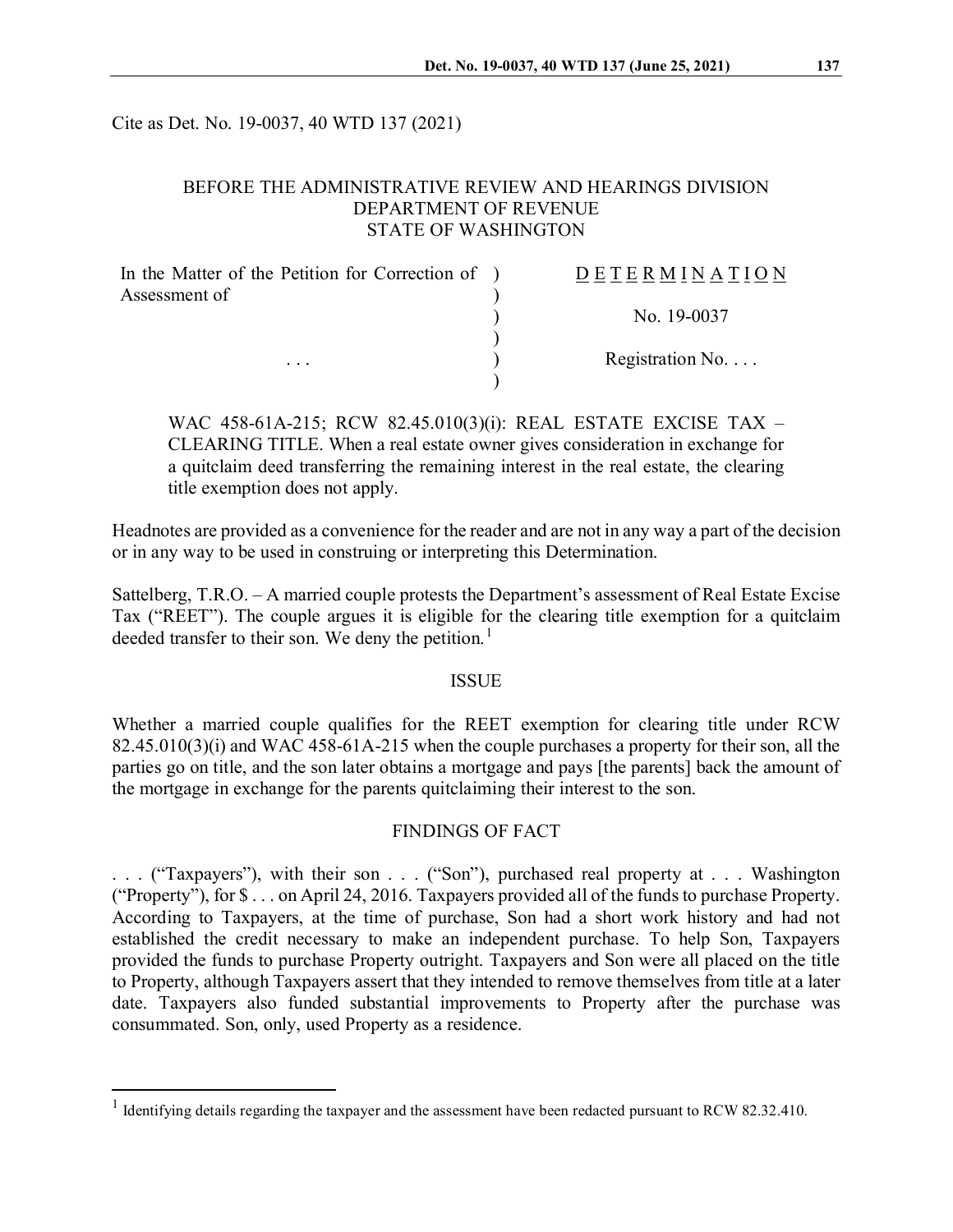About a year later, on May 27, 2017, Son obtained a mortgage on Property for \$ . . . in his own name, encumbering Property with debt for the first time since the initial purchase. Son paid \$ . . . of the mortgage proceeds to Taxpayers. Also on May 27, 2017, Taxpayers quitclaim deeded their interest in Property to Son. Taxpayers and Son signed a REET Affidavit that day, claiming exemption from REET under WAC 458-61A-215(2)(e) as a transfer solely for the purposes of clearing title. Son made the new mortgage payments.

On December 8, 2017, the Department's Special Programs Division ("Special Programs") sent Taxpayers a notice that it was auditing the May 27, 2017, transfer of Property. The notice requested Taxpayers submit certain additional documentation to substantiate the claimed clearing title exemption by December 22, 2017. Taxpayers timely supplied the requested documents. Special Programs examined the additional documentation but determined that Taxpayers did not substantiate the clearing title exemption as claimed because consideration passed between the parties. On December 14, 2017, Special Programs issued Taxpayers a REET assessment of \$..., using the county assessed value of  $\text{\$} \dots$  as the measure of REET.<sup>[2](#page-1-0)</sup>

Taxpayers timely petitioned for review of the assessment, arguing that WAC 458-61A-215 should apply here because Taxpayers' intent was to purchase a house for Son. Taxpayers explained that Son repaid them a portion of the purchase price,  $\$\dots$ , because they did not want to gift the full amount of the purchase price to him, just a portion of the total.

# ANALYSIS

REET is imposed on each sale of real property in this state. RCW 82.45.060. The term "sale" includes "any conveyance, grant, assignment, quitclaim, or transfer of the ownership of or title to real property . . . for a valuable consideration." RCW 82.45.010(1). "Consideration" includes the following:

Money or anything of value, either tangible or intangible, paid or delivered, or contracted to be paid or delivered, including performance of services, in return for the transfer of real property. The term includes the amount of any lien, mortgage, contract indebtedness, or other encumbrance, given to secure the purchase price, or any part thereof, or remaining unpaid on the property at the time of sale....

WAC 458-61A-102(2); *see also* RCW 82.45.030(3). Certain exclusions exist from the definition of "sale," one of which is the transfer of an interest in real property merely to secure a debt. RCW  $82.45.010(3)(i)$ . WAC  $458-61A-215(1)$ , the Department's rule that administers this statutory provision, states:

The real estate excise tax does not apply to quitclaim deeds given for the sole purpose of clearing title *if no consideration passes otherwise*. This rule does not apply to deeds executed for the purpose of adding persons to title, except in cases of persons added to title for co-signing security purposes only.

(Emphasis added.)

<span id="page-1-0"></span> $2$  The assessment consisted of  $\text{\$} \dots$  in REET,  $\text{\$} \dots$  in penalties, and  $\text{\$} \dots$  in interest.